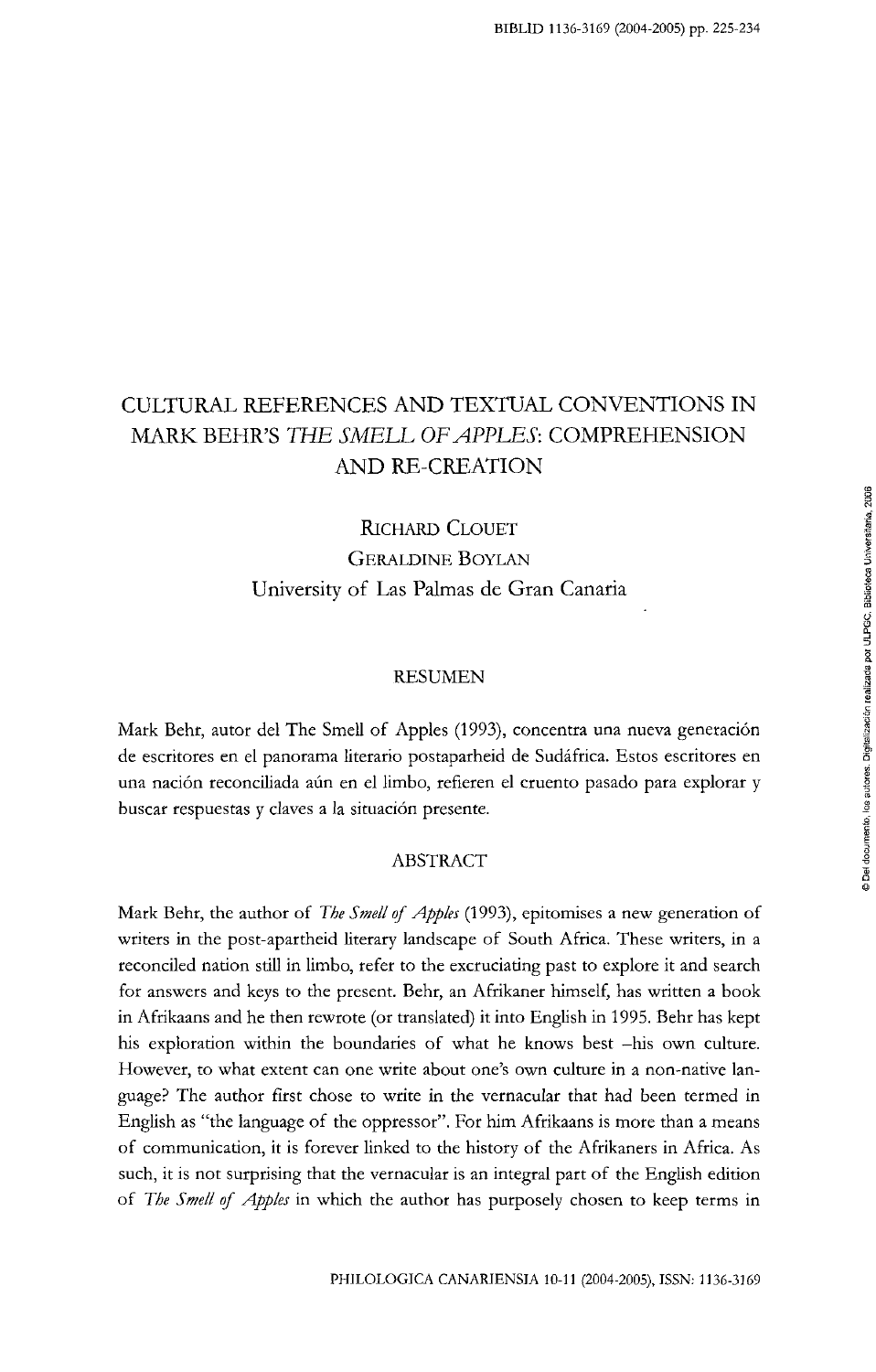Afrikaans. Such cultural and linguistic hybridity poses various problems for the translator, which may explain, along with other problems -like the lack of support from publishers—, why the novel has not yet been translated into languages like French or Spanish.

Despite its immediate popularity and its positíve reception when it was first published in 1995, *The Smell of Apples* seems to have become forgotten and so, to some, the choice of this novel as a field for research, may appear to be somewhat unusual. Not that South African literature has hitherto remained beyond the academic path. On the contrary, as can be seen from various studies on the state of literature in South África such as *Writing South África, Uterature, Apartheid, and Democracy, 1970-1995,* since the demise of apartheid, South African literature has caught the world's attention as never before,

Behr's novel was originally written in Afrikaans in 1993 and published in English in 1995. It soon became a best-seller in South África, received the approval of numerous literary authorities and was awarded, amongst other prizes, the prestígious CNA Literary Debut Award, the Eugéne Marais Prize, and the Betty Trask Award for the best first novel published in England in 1995. It was also shordisted for the 1996 Guardian Fictíon Prize.

The reader of Behr's first novel is usually enthralled by its originality and depth. The prose, with its constant üme-shift, is so different from what one usually experiences that it mesmerises its reader and haunts him long after the last page. Behr carries his prose into the complexity of the Afrikaner mentaüty and the dark abyss of the human mind with its weaknesses and contradictions.

In an interview in which she referred to the "social fracture" of her country, Nadine Gordimer explained that, "External forces enter the very 'breast and brain' of the artist determining the nature and state of art in South Africa" (White and Couzens 1984, 162). Taking this postulate as a starting point, it is clear that any attempt to study a novel like The Smell of *Apples* without considering its social, political, moral and historical context is bound to faü. The issue of history as perceived in *The Smell of*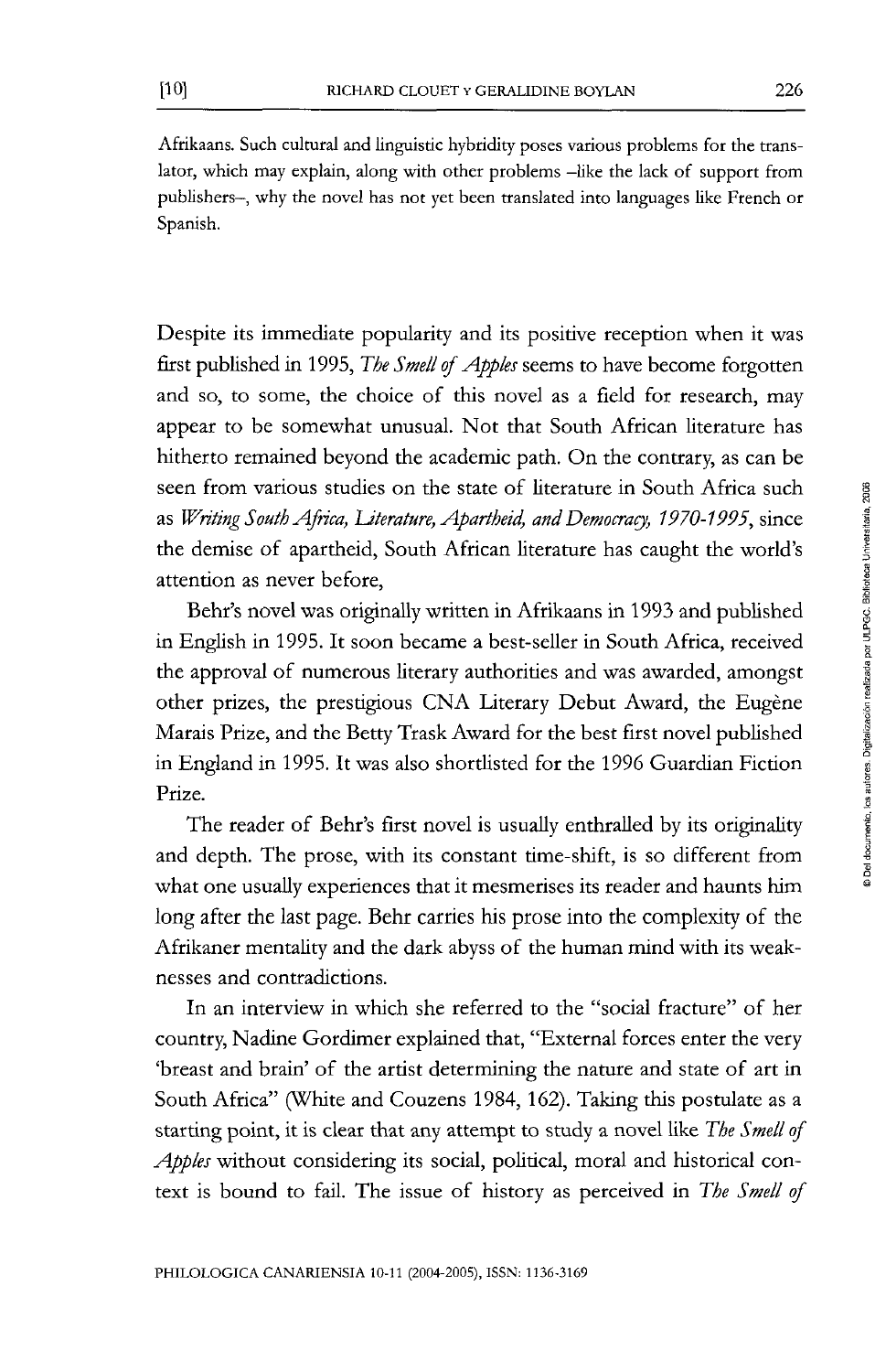*Appks* is for ever linked with the fluctuating events that occurred in the country whilst the novel was being born in the author's mind. *The Smell of*  Apples reveals the "social fracture" and the beginnings of the ensuing metamorphosis of South África as witnessed through the eyes of an Afrikaner.

Mark Behr drafted his story at the beginning of the 1990s, at a time when his country was being swept and remoulded by tremendous change. After fifty years of white supremacy, the country was slowly and painfully moving towards democracy. In this reconciled nation still in limbo, Mark Behr epitomises a new generation of writers in the post-apartheid literary landscape of South África which is dappled with emotíons ranging from innocence to guüt, from denial and rejection to acceptance, from confusión and perplexity to greater understanding. Frequently plagued by stark contradictions, these writers refer to the excruciating past in order to explore it and search for answers and keys to the present.

On probing into the past, and by keeping his exploration within the boundaries of what he knows best -his own culture- Mark Behr has created a novel about the Afrikaners which presents a bitter-sweet picture of what their life was like. Perhaps one of the most important and commendable aspects of his undertaking is Behr's refusal to disown his roots. His novel is neither an indictment of ñor an apology for the Afrikaner life-style and mode of thought. In this respect, the choice of Afrikaans as the language of the original novel is reveaüng of the author's intention. He chose to write in the vernacular that had been termed, rather ironically, in British English as "the language of the oppressor" because this was the language he knew best, the language that had painted his chüdhood with the colours of a society steeped in prejudice. Though aware of the inhumanity of segregatíon, Mark Behr makes a distinction between the ideology and the idiom. He recognises that it is not in banishing Afrikaans üterature that one can erase the errors of the past. Once the language of resistance to British imperialism, there is no reason why it should not once more become the language of liberty; liberty to recount openly what happened during the apartheid era. Behr accepts the mistakes of the past and wholeheartedly embraces the opportunity of using his mother tongue in an attempt to purge the sins of his forefathers.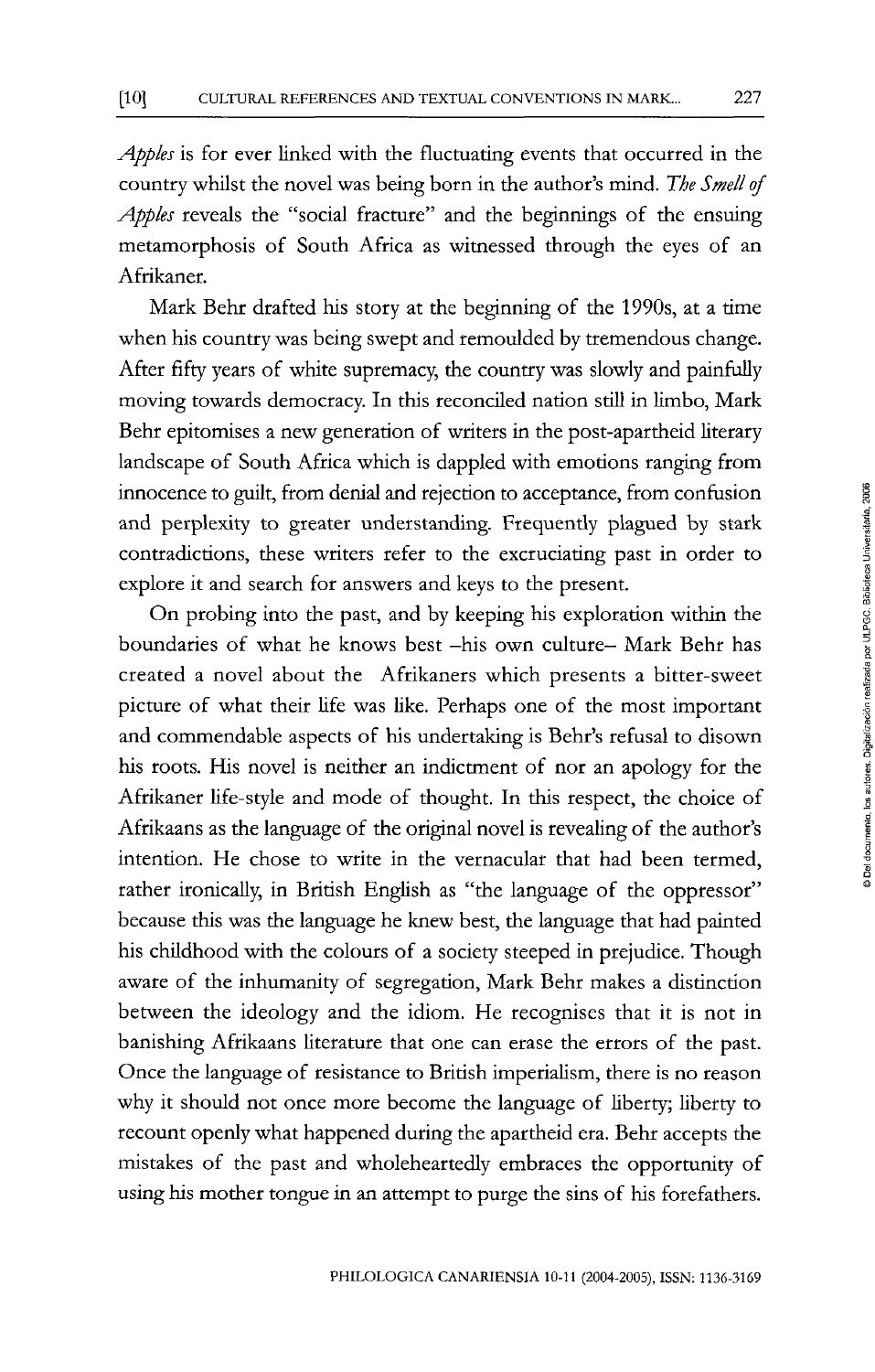The author presents his account through the story of a young boy's childhood in Cape Town in the year 1973. Marnus, the eleven-year-old narrator, chronicles the everyday events that happen to his apparendy solid and secute Afrikaner family. This means, amongst other things, fishing and bathing with his father, Johan Erasmus, who is a General in the South African army, lovingly watching his mother, Leonore, dressing for a party, quarrelling with Ilse, his supercilious elder sister or riding bicycles with his best friend, Frikkie Delport. Superficially, the novel presents an ordinary image of white middle-class boyhood in white South África. But —as the saying goes— all that glitters is not gold and a visit in the summer of that year from Mr. Smith, a General from Chile, tragically marks a watershed in Marnus' formative years by revealing the hypocrisy and perversion that lurked behind his parents' apparently idyllic life. The double standards of Marnus's parents are symbolic of the double standards in which South African society was immersed.

With Marnus' story, Mark Behr goes beyond a mere contribution to the retrospection undertaken in the field of literature and politics. Interwoven with the voice of Marnus as the child is the mature yet disillusioned voice of the adult he has become. The year is 1988, the setting Angola. Marnus, aged twenty-six, is an officer in the South African army engaged in a guerrilla war against the communists. Whilst fighting against external forces, the young man desperately tries to come to terms with his life and aspirations. Or is it Behr trying to come to terms with his own life and aspirations? The character of Marnus may be Behr's response to his own "other" spirit. The hero and its creator are related to one another to the point that the former can arguably be viewed as the reflection of the latter. Although detaüs of the author's life are sparse, Marnus' story is possibly party autobiographical.

The study of the Afrikaner experience through the eyes of Marnus requires us to look back in time and discover the place in which the boy spent his early years. Behr's novel, despite its fictional framework, is accurately grounded in the South African reality in which the Afrikaners built up an ethnic group sharing one language, Afrikaans. As pointed out earlier, The Smell of Apples was first written in Afrikaans, a language long viewed as a mere provincial dialect and coined in a derogatory way as 'kitchen Dutch' by the Engüsh. Therefore, when it became an official language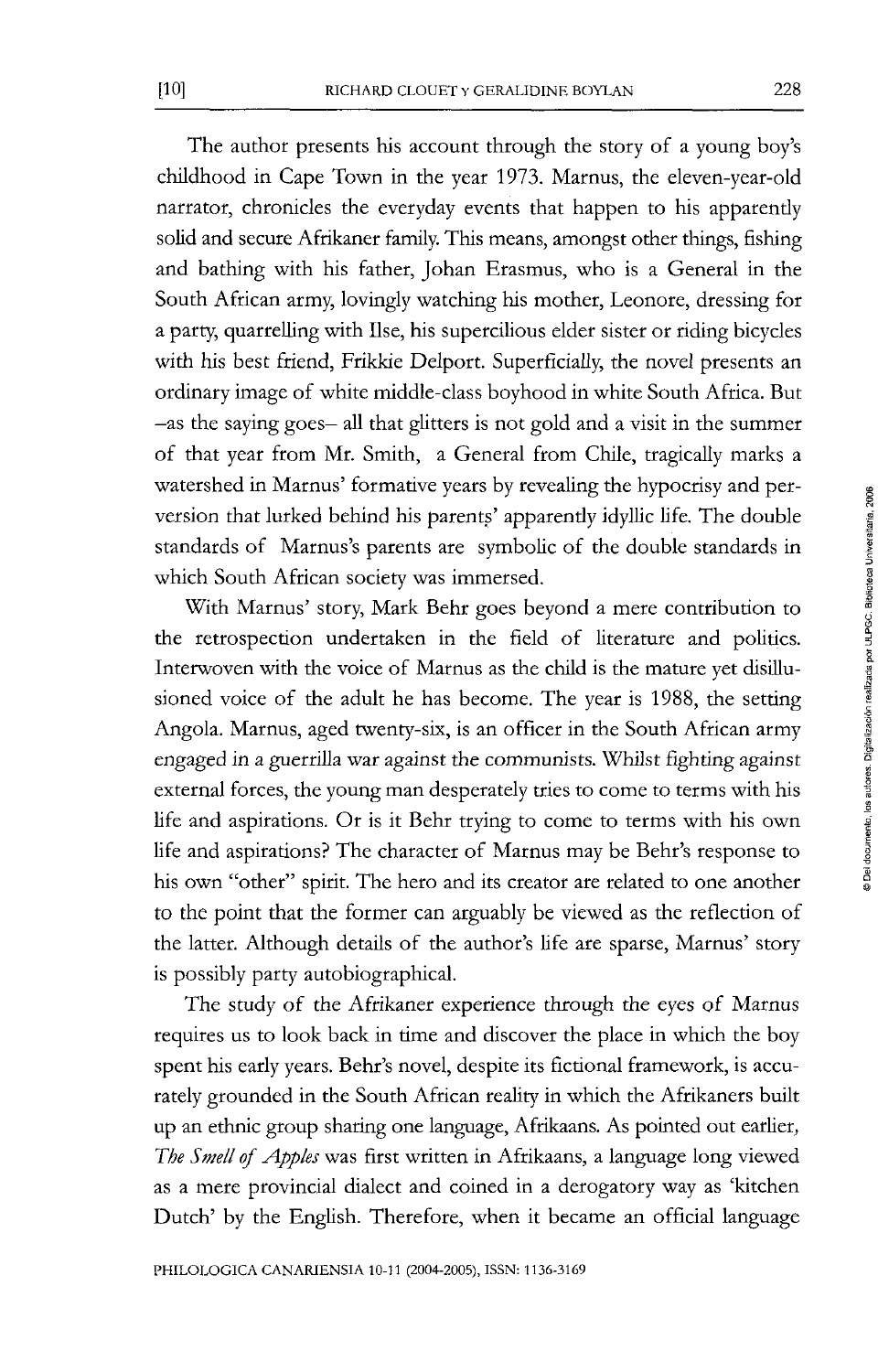along with English and Dutch in 1925, it was seen as a victory. It asserted the singularity of the community in relation to the other ethnic groups. Afrikaans is more than a means of communication, it is for ever linked to the history of the Afrikaners in África and theit own peculiar fight for recognition and survival in a rapidly changing and volaüle world. As such, it is not surprising that the vernacular is an integral part of *The Smell of*  Apples. In the 1995 English version of the novel, we are often reminded that Marnus and his family speak in Afrikaans except in front of visitors, "none of us notice Mr Smith in the doorway until Mum suddenly speaks in English" (34). Whereas English is the language used for social, externa! relations, Afrikaans is quite clearly the language of intimacy. For example, we notice that during a fishing party, Johan expresses his anger towards his son in Afrikaans, "Get yourself and that fish on to this beach, Marnus/ *Hoorjy my?"* (95). Simüarly, during the last dinner with Mr Smith, although the dialogue is in English, Leonore interrupts in Afrikaans to reprimand Marnus (154). This scene is echoed in Gordimer's novel *The Conservationist.* When the De Beer's family visits the hero, Mehring, the mother speaks in English with her guest but scolds her chüd in Afrikaans.

The Afrikaners use their vernacular as means of separating and deüberately isolating themselves from other whites, especially the "despised" English. The use of language as a social partition is evident even to the child Marnus, who observes that the visiting general rolls the 'r' of his ñame "üke people who really speak Afrikaans, not like when an Englishman says it." Moreover, the author has purposely chosen to keep terms in Afrikaans in the English versión. It would be pointless to quote them all but two are significant in so far as they are related to the Afrikaners' identity. The term *Voortrekker* (2, 46) refers to those who participated in the epic of the *Great Trek.* The term *Volk* (38, 70) meaning 'people' in Afrikaans refers to the Afrikaners as a unique entity. Twice, Behr has kept the word *volk* instead of 'people' or 'folk' in Johan's discourse. This stresses Johan's attachment to his roots: above all, Marnus' father is Afrikaner before being South African. By the same token —and particularly if this novel is considered semi-autobiographicalthis could be taken as an indication of Behr's attachment to his own roots: he considered himself Afrikans before being South African.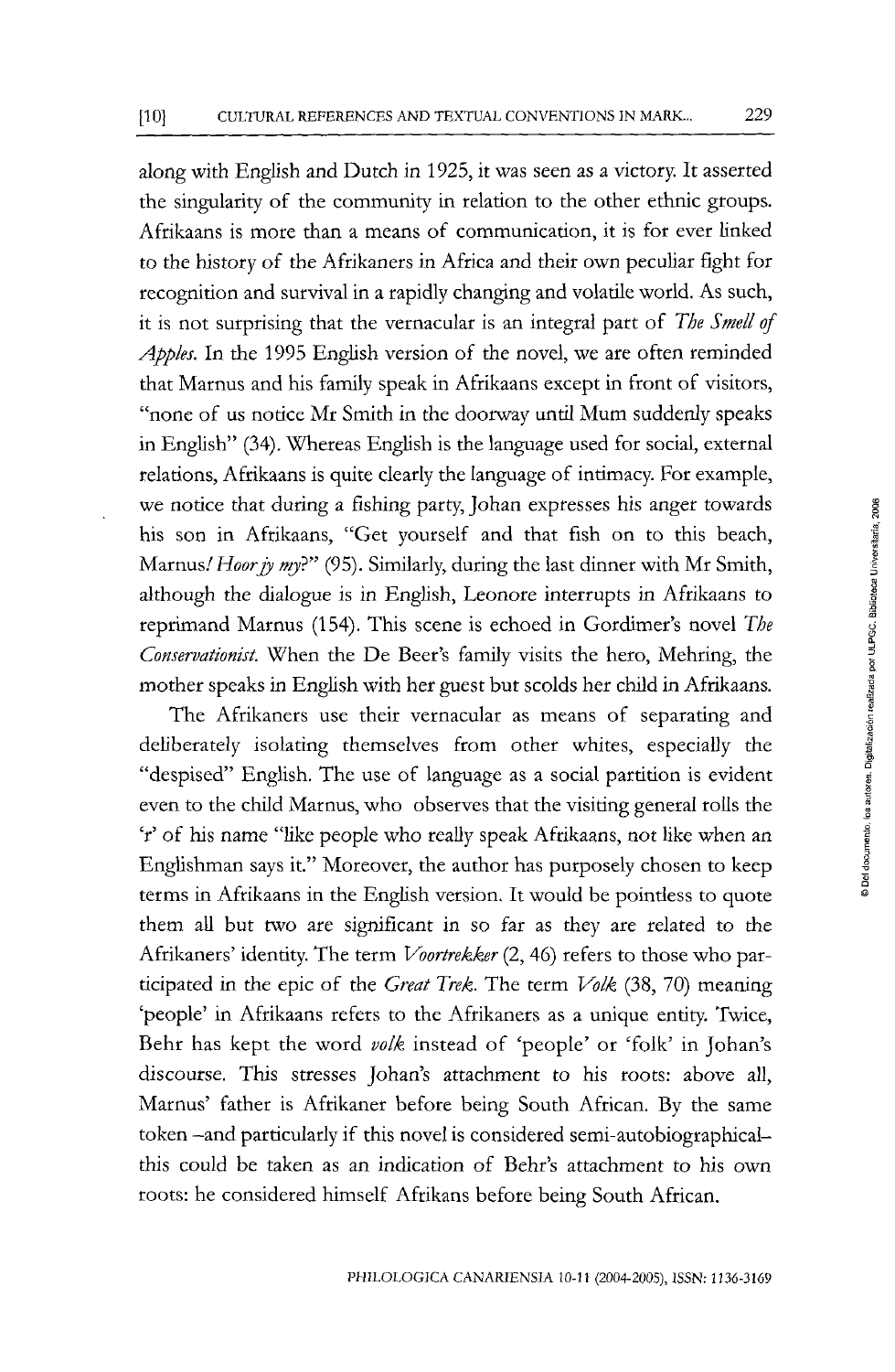Marnus' account of episodic incidents in his childhood (and especially of a week in December 1973) is interrupted fifteen times by passages in italics. Irrespective of whether the reader takes the events of the novel from *the* viewpoint of Marnus the narrator in times of childhood bliss and innocence or from the standpoint of Marnus the soldier immersed in the hideousness of war, these fifteen time-shifts provide an insight into what happens to the hero in due course. Marnus is in Southern Angola, "in the aftermath of thirteen years of war" (29). The events are said to occur around June 1988 (cf. Leonore's letter page 133). The moment described is decisive, for faüure would mean death for aU. The background of this story within the story is specific: the setting is the Southern Angolan bush, with one principal combatant who hovers between following orders or fleeing for personal survival. The span of action does not cover more than two or three days. It was in 1988, that the South Africans came to the realisation that their involvement in Angola was bound to faü. The challenge was no longer to win but to survive. Marnus and his corps try to escape from Cuban troops and find refuge on the western side of the border, outside Southern Angola.

The cultural and linguistic hybridity evident in the novel poses various problems for the translator who must not only be well informed about the history of South África, but also be able to read and understand two interwoven languages and two intertwining cultures.

Understanding style and technique is also essential for the literary translator. By nature of the ümitations of this paper, our approach is neither linguistic ñor styüstic, but presents a panorama, albeit superficial, of the boy's discourse. As any experienced translator knows, the understanding of the style and technique used in the original text is an inevitable step to be taken in the initial stages of the translation process. All the sociocultural and linguistic aspects of the original discourse must also be contemplated Faüure to do so adequately always leads to a deficient target text.

Before starting his fictional work, any author must decide on the point or points of view from which his story will be told. This choice is crucial for it "fundamentally affects the way readers will respond emotíonally and morally to the characters and their actions". (Lodge 1992, 26)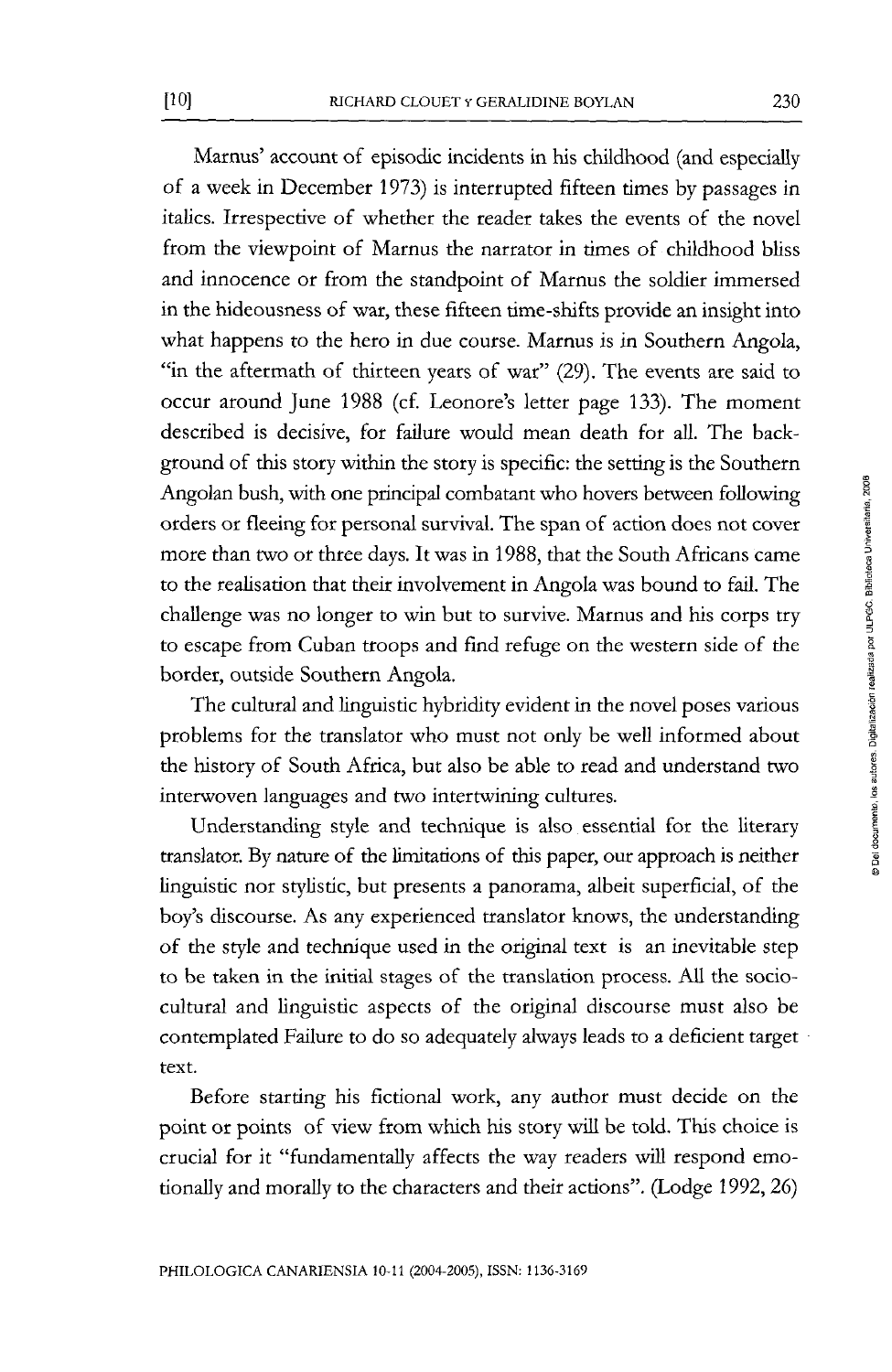(The translator's role here is vital: he must be able to grasp both the explicit and implicit messages within the original text as he becomes the instrument by which an author influences the response of his readers in his translated work). The informality and naivety of Marnus' speech is the guarantee of his sincerity and authenticity and the necessary condition for the reader to accept and adhere to what he is told. It should be stressed that in recreating the childhood views and feelings of Marnus, Behr shows an extraordinary ability to empathise. He demonstrares considerable sensitivity and mastery when presenting a coherent unravelling of the plot through what might sometimes appear to be the disjointed discourse of an eleven-year-old chüd. He intertwines colloquial speech with the voice of a boy whose vision of the adult world bears a devastating truthfulness. The fun-loving and innocent Marnus spontaneously relates the week of the General's visit rather than delivering a carefully constructed and poüshed account. One idea flows into another and thus the story unfolds from one digression to the next. Informal as it may seem, such a style demands much calculated effort and painstaking thought on the part of the noveüst. By the same token, the same calculated effort and thought processes must form part of the translator's task if he is to recreate Behr's work in its entirety.

According to a definiüon given by Lodge, *Ska^* is the term rhetoricians would use to define Marnus' account of his childhood experiences. This Russian word designates "a type of first-person narration that has the characteristics of the spoken rather than the written word." (Lodge 1992, 18) These characteristics are easy enough to identify in *The Smell of Apples.* Firstiy, the syntax is extremely simple. Most of the sentences are short and uncomplicated. If they happen to be longer, the various clauses are strung together as they seem to occur, or simply co-ordinated by "and", "but" and "then", thus often giving the impression of a mere chronological enumeration of facts. The most frequent "developed" structures are those which illustrate the relation of cause and effect hence the recurrence of terms such as "because" and "so". This relation is indeed the first and easiest step that a child can take towards more complex analyses.

Secondly, Marnus' lexicon, which could be considered typical of an eleven-year oíd boy who identifies with the language of his peers, is very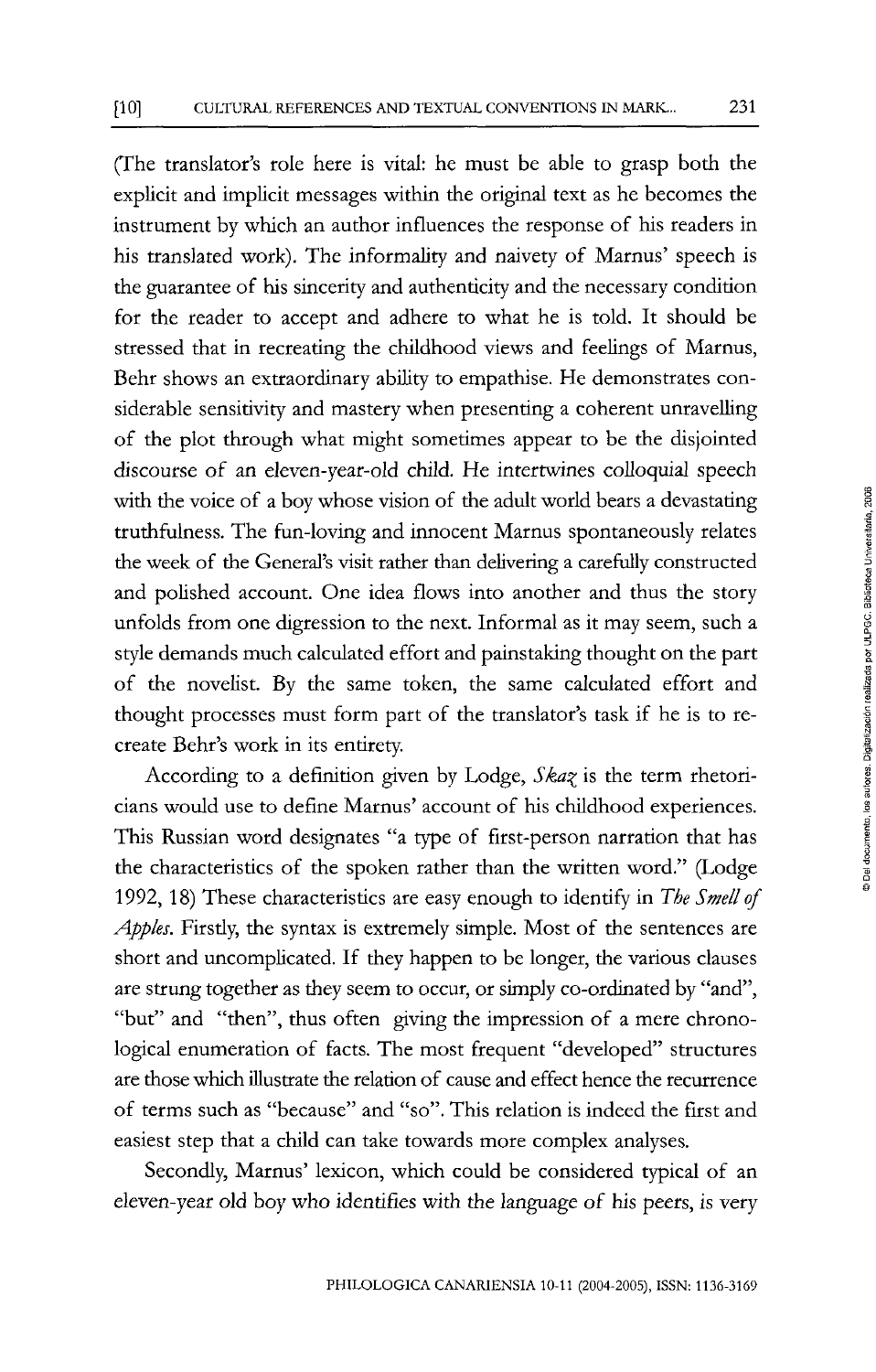basic. His range of vocabulary varíes from simplistic wording (e. g. thing, something, someone, somewhere, good, bad, big, poor, to do, to see, to say, to go, to look like, etc.) to familiar expressions ("she doesn't care two hoots about..." (4), "the head girl business" (13), "very badly" (20), "too big for her boots" (66), "mum is so caught up with..." (104) and slang ("nob", "floozy", "to nab", "naff", "poofter", etc.). Repetitions are numerous since elegant variation of vocabulary would run counter to the impression that Marnus addresses us spontaneously.

Thirdly, the text is riddled with a typically-childish phraseology such as "acting like she was", "it felt like we were", "such a big-to-do" etc. Marnus' speech is not void of grammatical mistakes that children often make and which seem to domínate their discourse. Like all chüdren, Marnus expresses the strength of his feelings by constantly exaggeration everything through the repeated use of superlatives: "my favourite story in the whole world "(36), "the nicest thing in the whole world" (73), "the most dreadful of dreadful disgrace" (45), "the most terrible of terrible things" (87), "the thing I'm most frightened of in the whole world" (103), "the most dreadful of dreadful things" (131).

The translator of Mark Behr's novel has to take all types of linguistic elements and devices as well as the social, cultural, political and moral climate of the time into account if he is to make his translation as communicative and semantically faithful to the original as possible: it is his duty to produce the same effect on the reader of the translation as that made on the reader of the original text. Then, and only then, can he try to render the exact contextual meaning of the original, within the limits allowed by the semantic and syntactic structures of the second language.

Perhaps the notion of "social fracture", which so poignantly sums up Nadine Gordimer's assessment of the nature and state of art in South África should be carried over and applied to the *Smell of Apples* and its translation. Being a literary piece heavily steeped in its own social, political, cultural and moral beliefs, it automatically bears the scars of social fracture. If an inadequate translation of the novel is offered, this fracture would become complete. By his very nature and circumstances, Mark Behr is the ideal translator (into English) to avoid this fracture. By applying his bilingual and bicultural experiences, he has successfully bound together